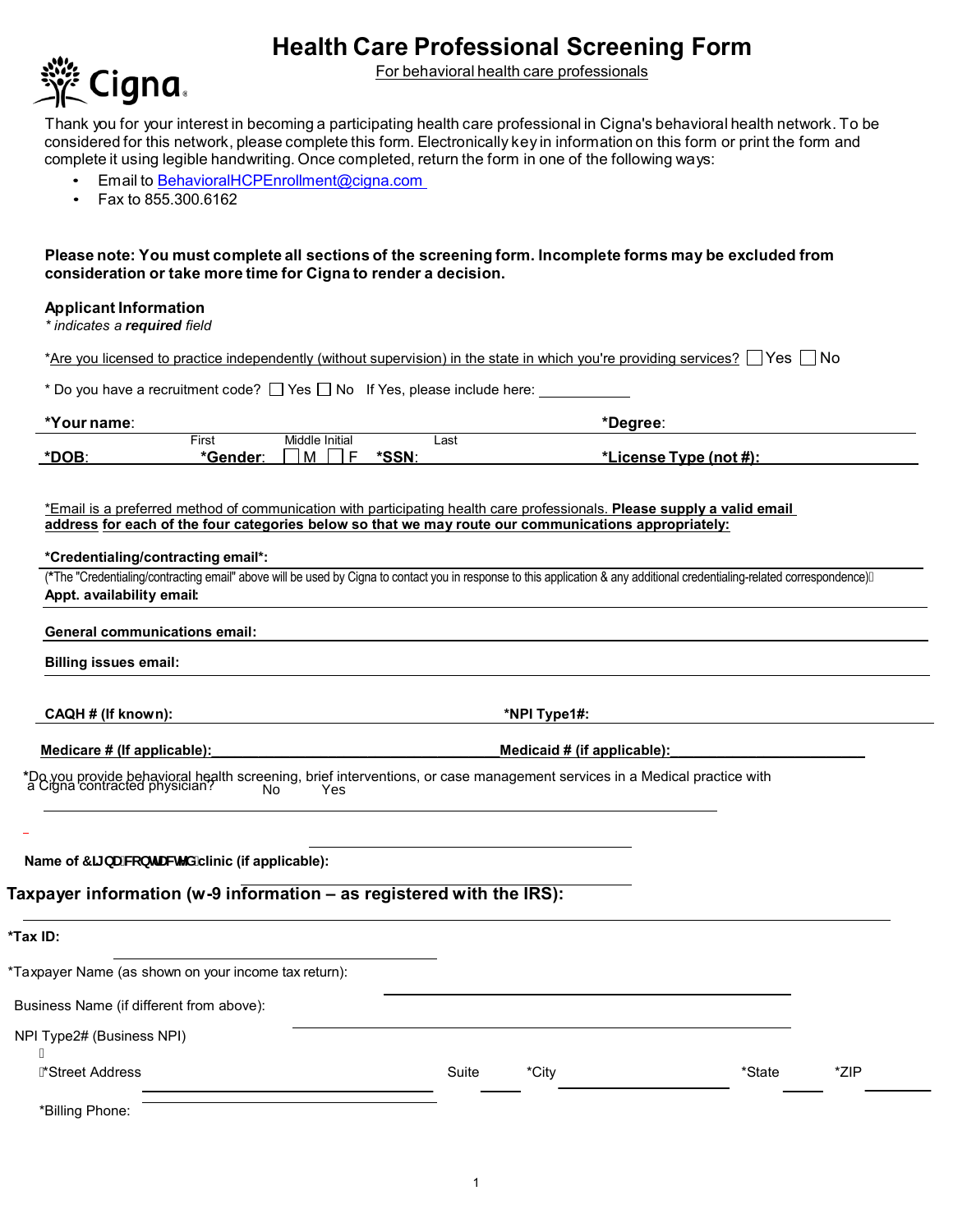# **Pay to information (where checks should be mailed):**

| *Last name/Business Name:                                       |       |                                    | First Name: |                           |       |  |
|-----------------------------------------------------------------|-------|------------------------------------|-------------|---------------------------|-------|--|
| *Street Address                                                 | Suite | *City                              |             | *State                    | *ZIP  |  |
| *Billing Phone:                                                 |       |                                    |             |                           |       |  |
| *Mailing address (1 mailing address only – for correspondence): |       |                                    |             |                           |       |  |
| *Street Address                                                 | Suite | *City                              |             | *State                    | *ZIP  |  |
| *Service location                                               |       | <b>Additional service location</b> |             |                           |       |  |
| *Street:                                                        |       | *Street:                           |             |                           |       |  |
| *City/State:<br>*ZIP:<br>Suite:                                 |       | Suite                              | City/State: |                           | *ZIP: |  |
| *Is office in your home? Y N<br>County:                         |       | County:                            |             | Is office in your home? Y | -N    |  |
| *Appts/Intake Phone:                                            |       | *Appts/Intake Phone:               |             |                           |       |  |
| Fax:                                                            |       | Fax:                               |             |                           |       |  |
| Crisis Phone:                                                   |       | Crisis Phone:                      |             |                           |       |  |
| Cell<br>Other:<br>Pager                                         |       | Other:<br>Cell                     | Pager       |                           |       |  |

*\*\*Please copy this page if more space is required\*\**

## **Clinical practice information (to be completed by all practitioners)**

## **\*Areas of clinical practice**

*Indicate up to ten (10) areas which are the primary focus of your practice*

| ADHD/ADD                        | Domestic Violence       | Medical issues/illness   |
|---------------------------------|-------------------------|--------------------------|
| Adoption issues                 | Faith-based counseling  | Minority issues          |
| AIDS/HIV                        | Family therapy          | Obsessive compulsive D/O |
| Anger management                | <b>Fertility issues</b> | Panic disorder           |
| Anxiety disorder                | Gambling addictions     | <b>Phobias</b>           |
| Bipolar disorder                | Gay/Lesbian issues      | Psychological testing    |
| Borderline personality disorder | Gender identity         | Psychotic disorders      |
| Conduct/disruptive disorder     | Grief/loss              | <b>PTSD</b>              |
| Depression                      | Home visits             | Sexual Abuse/incest      |
| Dissociative disorder           | Martial/couples therapy | Sexual disorders         |
|                                 |                         | Sexual offenders         |

## **\*Appointment availability**

*Cigna requests all applicants to be available for routine appointments within 10 business days after a request for an appointment. Select and attest to any of the following that describe your availability AND expertise.*

## **Crisis stabilization 24/7**

If I check this box, I attest that:

- I agree to make myself available through the use of pagers and/or answering services to Cigna participants after hours and on weekends
- My voicemail does not routinely instruct participants to go to the nearest emergency room unless determined to be medically necessary

## **Crisis stabilization non-24/7**

If I check this box, I attest that:

• I agree to make myself available for crisis appointments during business hours only (8:00 AM-6:00 PM)

#### **Intermediate care (urgent)**

If I check this box; I attest that:

• I am willing to provide precautionary and preventive care to a participant within 48 hours in order to prevent escalation to a higher level of care

## **Meet and greet (non-physicians only)**

If I check this box, I attest that: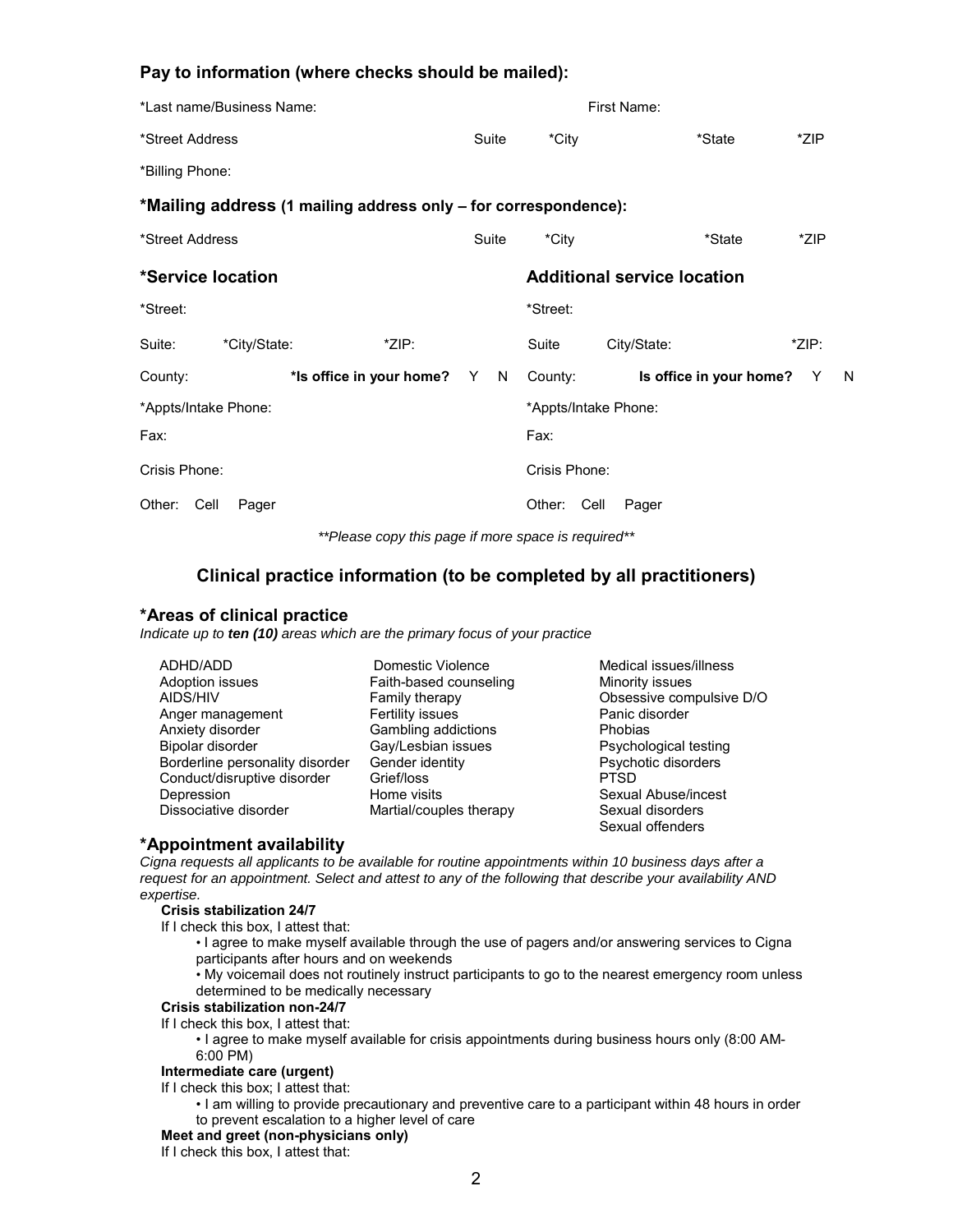• I am willing to conduct a pre-discharge visit with a hospitalized participant in order to coordinate and schedule an ambulatory follow-up appointment within 2-7 days after discharge

## **\*After hours availability**

Evening appointments Weekend appointments

## **\*Languages**

*Please list any languages in which you are fluent in conducting therapy (including ASL)*

## **Practitioners who prescribe**

## Psychiatric nurses

Cigna considers for its network psychiatric nurses who hold a master's degree in nursing with a major in psychiatric or mental health nursing or 18 graduate semester hours in mental health nursing. In order to prescribe medications, Cigna follows the prescriptive authority guidelines for the state in which the psychiatric nurse practices, including state mandates regarding physician supervision and Drug Enforcement Agency (DEA) and Controlled Dangerous Substances (CDS) licensures.

Α O ED ÔÔÁ COE ^ | 3823 ÁP " | • ^ • ÁÔ | ^ å ^ } cada \* ÁÔ ^ } c ' DÁNAÁ

#### **Indicate your current status regarding prescription medications:**

I do not provide medication management I provide medication management and have prescriptive authority as granted by the State in which I practice. I have my own DEA number, which is

My state does not require a DEA number to prescribe

I can prescribe as part of a collaboration agreement with my supervising physician

## **Psychiatrists**

#### **Please select the category that applies to you**

I am not currently board certified

I am board certified in psychiatry or neurology by the American Board of Psychiatry and Neurology My primary subspecialty is: Expiration date: \_\_\_\_\_\_\_\_\_\_\_\_\_\_\_\_\_\_\_\_\_\_ OR Lifetime

I am board certified in psychiatry or neurology by the American Osteopathic Association My primary subspecialty is: Expiration date: <br>
CR Lifetime

I am not a psychiatrist but am an addictionologist certified by the American Society of Addiction Medicine (ASAM)

My current ABMS board certification is:

\*Please provide your DEA number:

\*Please select the option which best describes your current practice: Outpatient only Outpatient and inpatient attending Inpatient attending only

## **Specialty networks**

## **Criteria for inclusion**

To participate in one of Cigna's behavioral health specialty networks, please ensure you meet the qualifications outlined below. Health care professional attestation will be required for each specialty chosen as well as an attestation for cooperation in a specialty documentation audit. Any required documentation will be requested at a later date. To claim a specialty in one of the following clinical specialties or populations you must meet one or more of the following conditions for each specialty.

3 1. Certification by a nationally recognized certifying organization.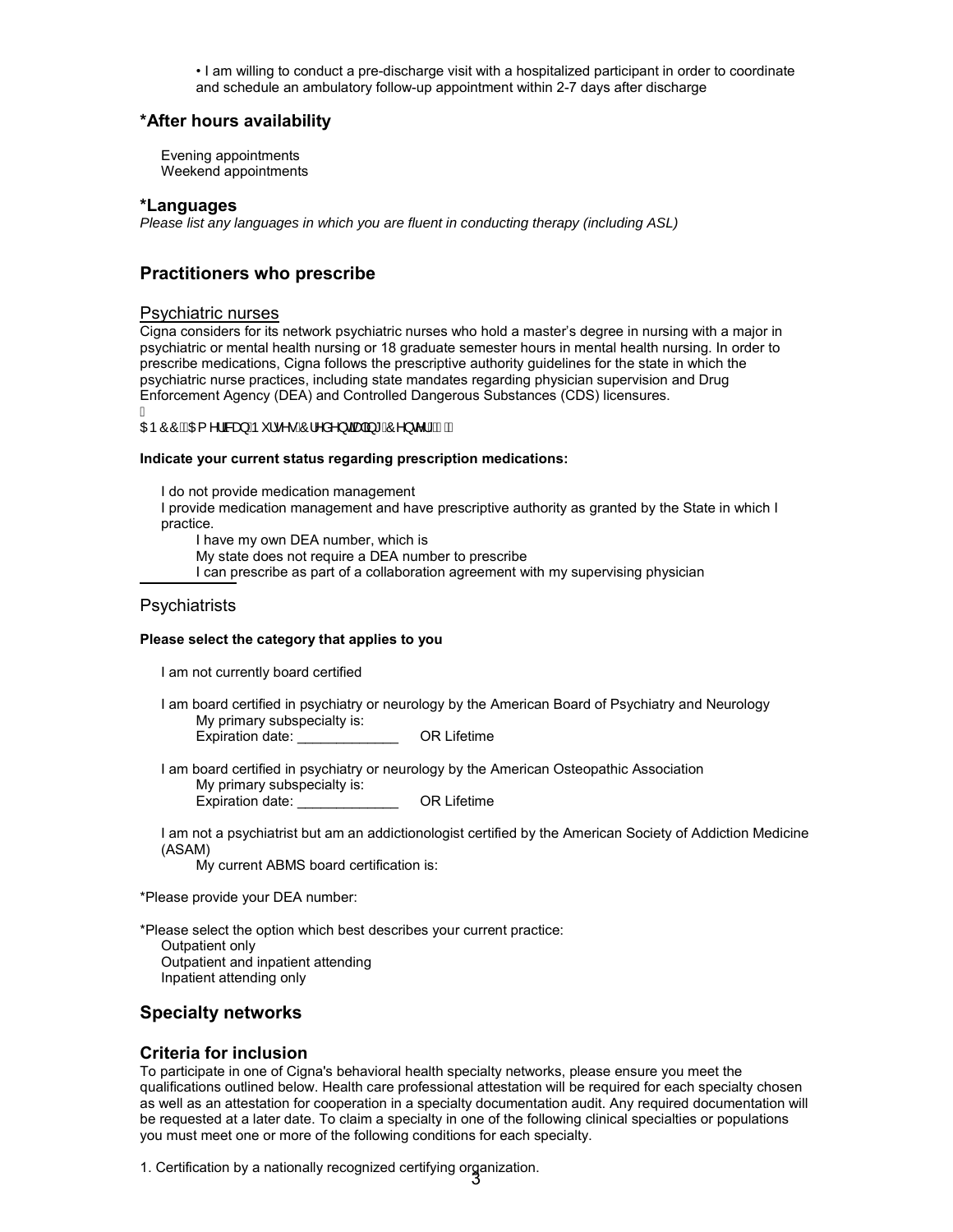2. An internship, fellowship, or formal training program in an accredited institution focusing on treatment of one of the designated disorders or groups of patients or use of one of the designated treatment modalities.

3. An accumulation of continuing education units or course work focused on current treatment of one of the designated disorders or groups of patients or use of one of the designated treatment modalities.

4. Significant work experience focused on current treatment of one of the designated disorders or groups of patients. The depth and breadth of experience must demonstrate that you have gained the knowledge and skills to be considered a specialist.

#### **Disorders and treatment modalities**

*Check only the specialty areas and populations for which you meet the above criteria*

Alcohol and substance abuse Autism – social skills group Autism – testing and assessment Autism – treatment Buprenorphine and Suboxone outpatient treatment **(Physicians Only)** Provide your DEA waiver number Developmental disorders Dual diagnosis Eating disorder Eye movement desensitization and reprocessing (EMDR) Maternal Mental Health Neuropsychological testing Pain management

## **\*Specialty patient populations**

*Check at least one. By checking any age group other than Adult you attest that you have a specialty with that population and you are willing to participate in a specialty documentation audit.* 

Child (ages 1-5) <br>Child (ages 6-12) Child (ages 6-12) Adolescent (ages 13-17)

Geriatric (ages 65+)

## **Employee assistant program (EAP) specialty services**

*By checking these specialties or certifications you are attesting that you meet all of the criteria listed. You may be required to complete an additional survey and attestation for these services.* 

### **EAP assessment and referral**

If I check this box, I attest that:

• I am qualified and available to perform short term counseling that focuses on problem identification and resolution and/or referral to an appropriate resource to complete problem resolution

#### **Certified Employee Assistance Professional (CEAP) certification**

If I check this box, I attest that:

• I hold a current CEAP certificate granted by the Employee Assistance Certification Commission (EACC)

#### **Critical incident response**

If I check this box, I attest that:

- I have received formal training in Critical Incident Response
- I have delivered a minimum of four (4) CIR services in the past two (2) years
- I agree to make changes in my schedule to accommodate CIR requests within 2-12 hours

#### **Employee educational seminars (e.g., employee wellness workshops or training at the workplace)**  If I check this box, I attest that:

- I have presented a minimum of four (4) employee wellness seminars in the past two (2) years
- I agree to make changes in my schedule to accommodate requests within three to four weeks
- I am knowledgeable in presenting seminars utilizing PowerPoint
- I can access Cigna EAP educational information electronically via email or CD

#### **Management referrals**

If I check this box, I attest that:

- I am experienced with clients who are required to access services
- I agree to assess an employee and develop a plan to address his or her issues that may be contributing to the workplace problem
- I am qualified and agree to perform a general substance abuse screening as part of my overall assessment

• I am familiar with local resources and agree to serve as an advocate for the client in accessing the proper level of care